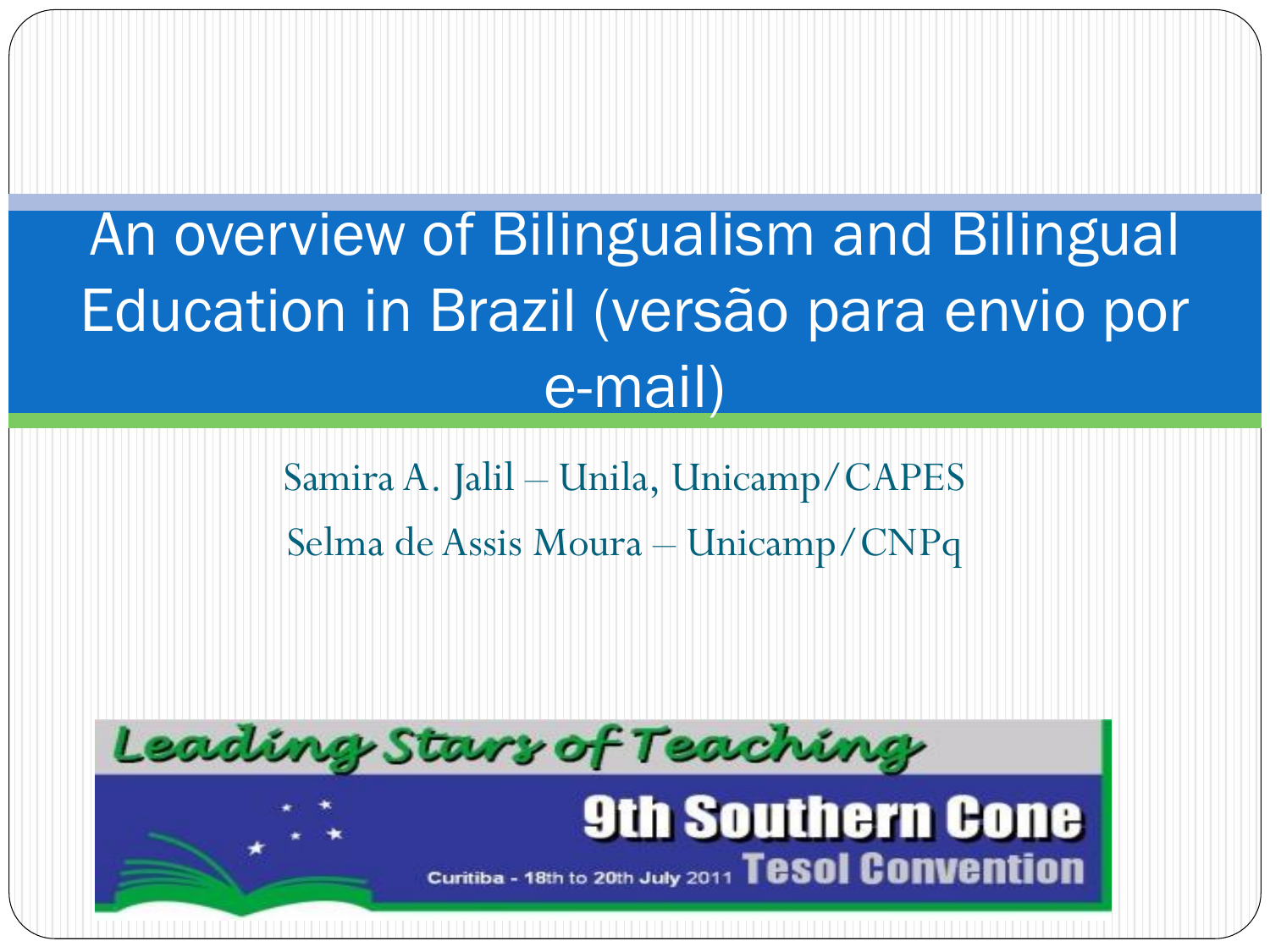# An overview of Bilingualism and Bilingual Education in Brazil

In the contemporary world, we have come to realize that languages and cultures happen to mingle in social life and shape individual's identities, knowledge and practices. We started to recognize that bilinguals aren't "the odd ones out" anymore. Migration, tourism, media and technology have started to bring together different languages and visions of the world. In this scenario, bilingualism is the norm, since many people are able to understand, speak read or write in more than one language. As a result, one of the effects of this paradigm shift is the growth of bilingual education and language teaching in Brazil.

While bilingual education – in the way we acknowledge it today - is a recent phenomenon worldwide, in Brazil it's just beginning. In the last 30 years, bilingual programs have started to take place . Indigenous peoples, bilingual border , special education for the deaf are just some of the settings that have been implementing bilingual education in Portuguese and an additional language. Considering this wide range of language education settings, how can we define what bilingual education is in Brazil? How is it organized? What kind of teachers and students happen to be in bilingual schools? How is the curriculum organized? How are students assessed? What are the policies for bilingual education in Brazil? These are some of the questions addressed in this talk, which aims to picture the state-of-art in bilingual education in Brazil, for teachers, students and interested people in general.

#### samirajalil@hotmail.com / selma.a.moura@gmail.com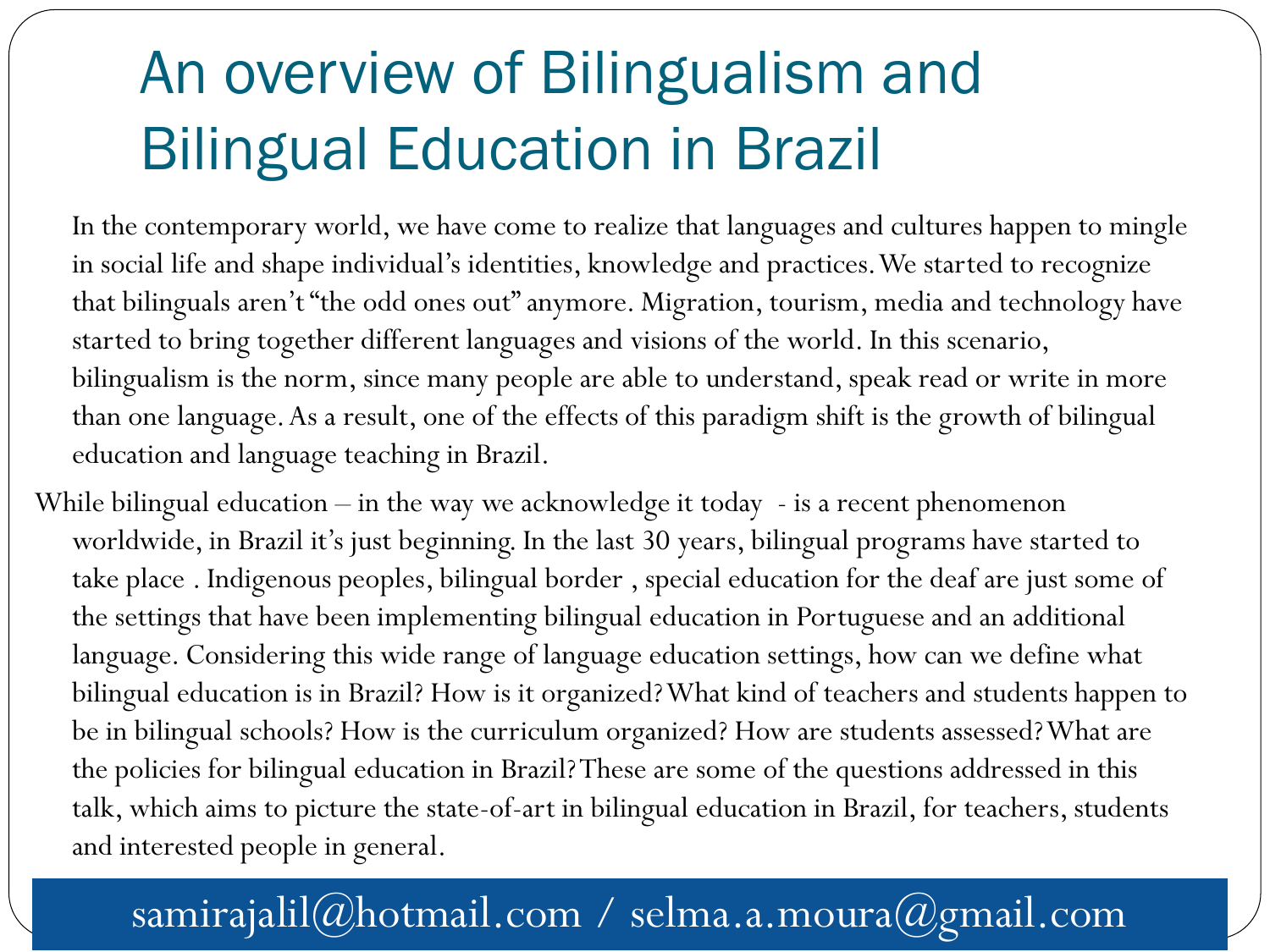### Bilingual education theoretical framework – MONOGLOSSIC IDEOLOGIES

|                                    | <b>SUBTRACTIVE</b>                         | <b>ADDITIVE</b>                                               |
|------------------------------------|--------------------------------------------|---------------------------------------------------------------|
| LINGUISTIC<br>GOAL                 | MONOLINGUALISM                             | <b>BILINGUALISM</b>                                           |
| LINGUISTIC<br>ECOLOGY              | <b>LANGUAGE SHIFT</b>                      | LANGUAGE<br><b>ADDITION</b><br>LANGUAGE<br><b>MAINTENANCE</b> |
| <b>BILINGUALISM</b><br>ORIENTATION | <b>BILINGUALISM AS A</b><br><b>PROBLEM</b> | <b>BILINGUALISM</b><br>AS<br>ENRICHMENT                       |

(GARCIA, 2009, p. 120)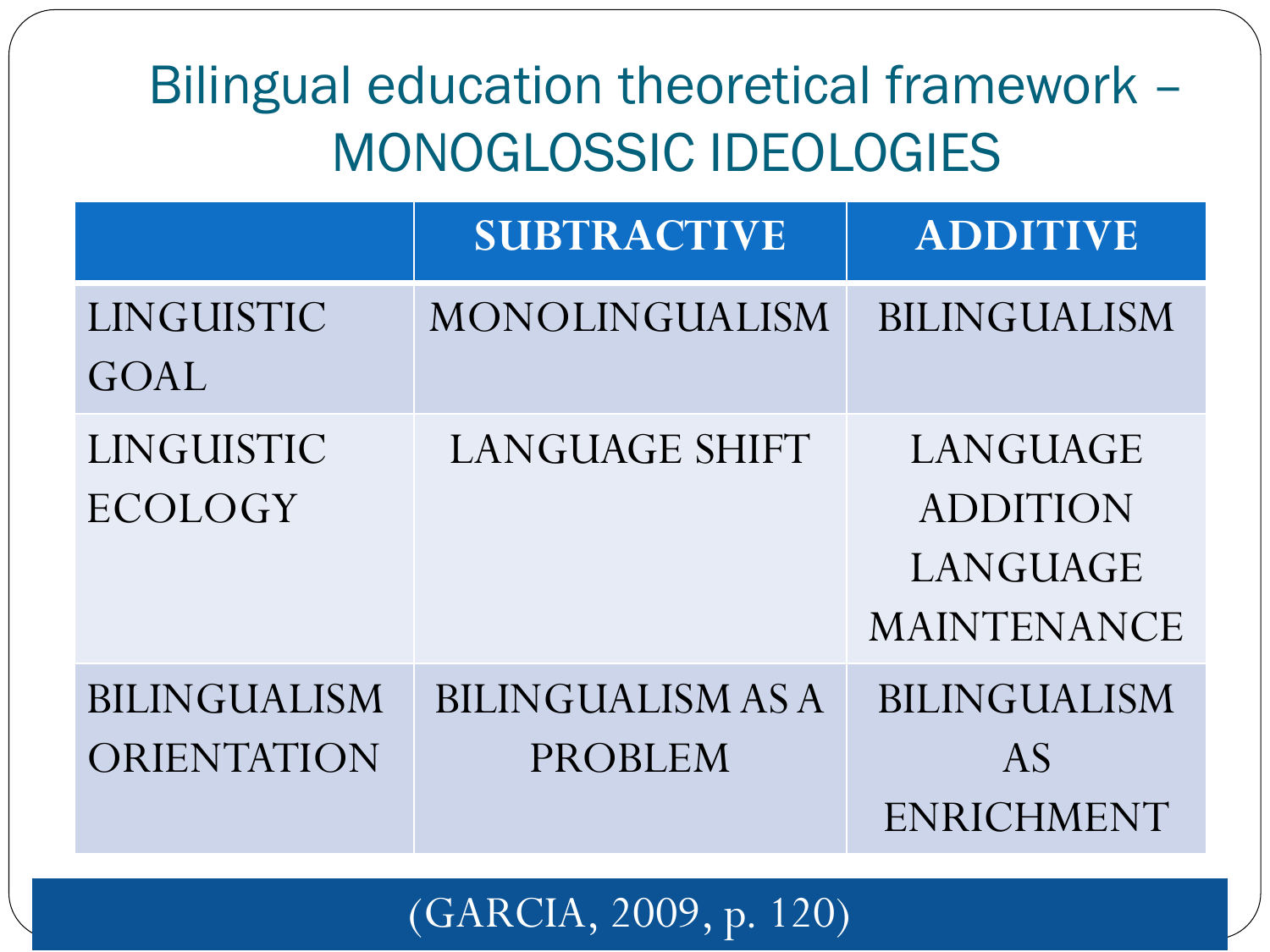### Bilingual education theoretical framework HETEROGLOSSIC IDEOLOGIES

|                                    | <b>RECURSIVE</b>                         | <b>DYNAMIC</b>                            |
|------------------------------------|------------------------------------------|-------------------------------------------|
| LINGUISTIC<br>GOAL                 | <b>BILINGUALISM</b>                      | <b>BILINGUALISM</b>                       |
| LINGUISTIC<br>ECOLOGY              | LANGUAGE<br><b>REVITALIZATION</b>        | PLURILINGUALISM                           |
| <b>BILINGUALISM</b><br>ORIENTATION | <b>BILINGUALISM AS A</b><br><b>RIGHT</b> | <b>BILINGUALISM</b><br><b>AS RESOURCE</b> |

#### (GARCIA, 2009, p. 120)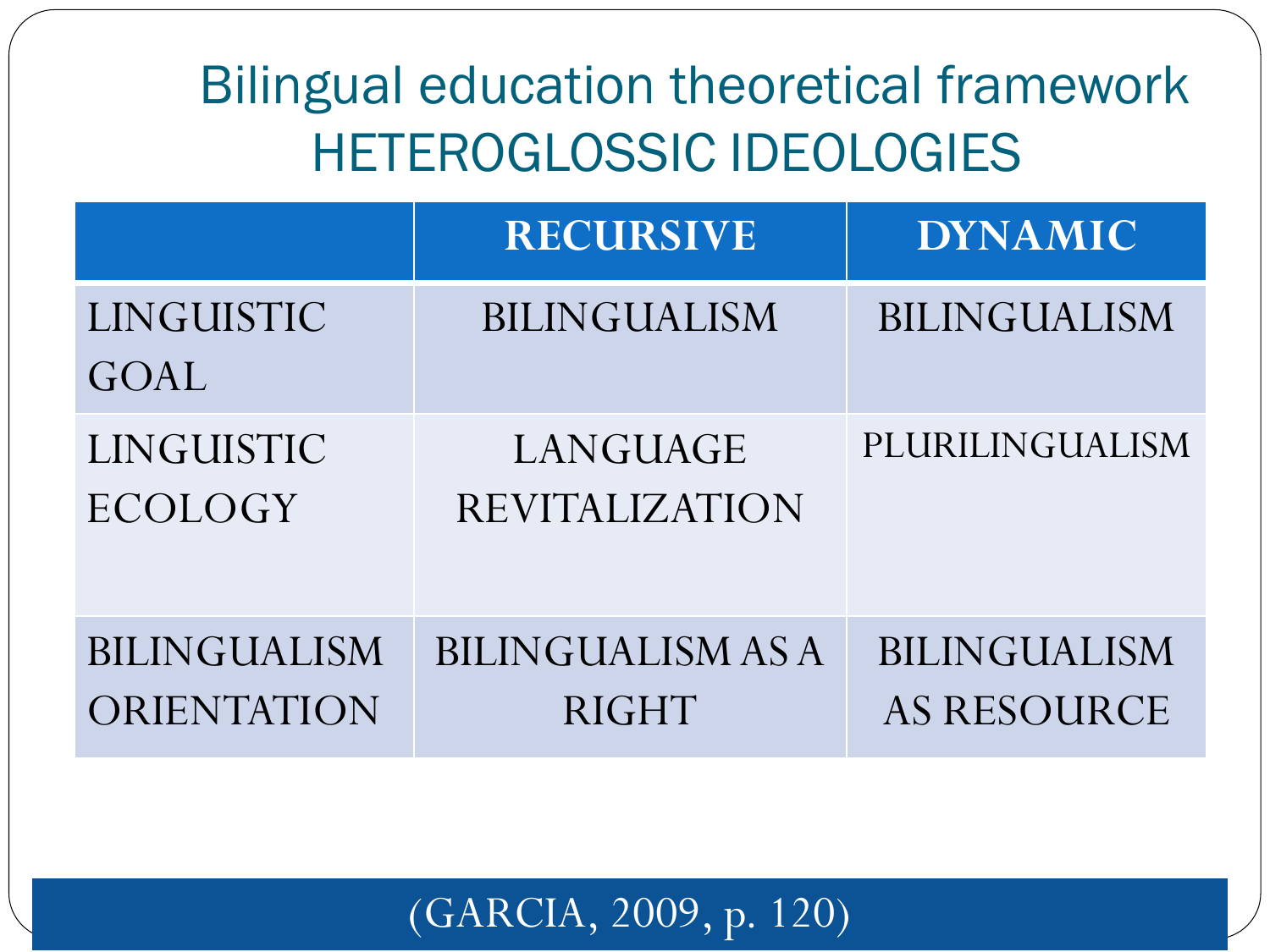

#### **Learning skills and abilities**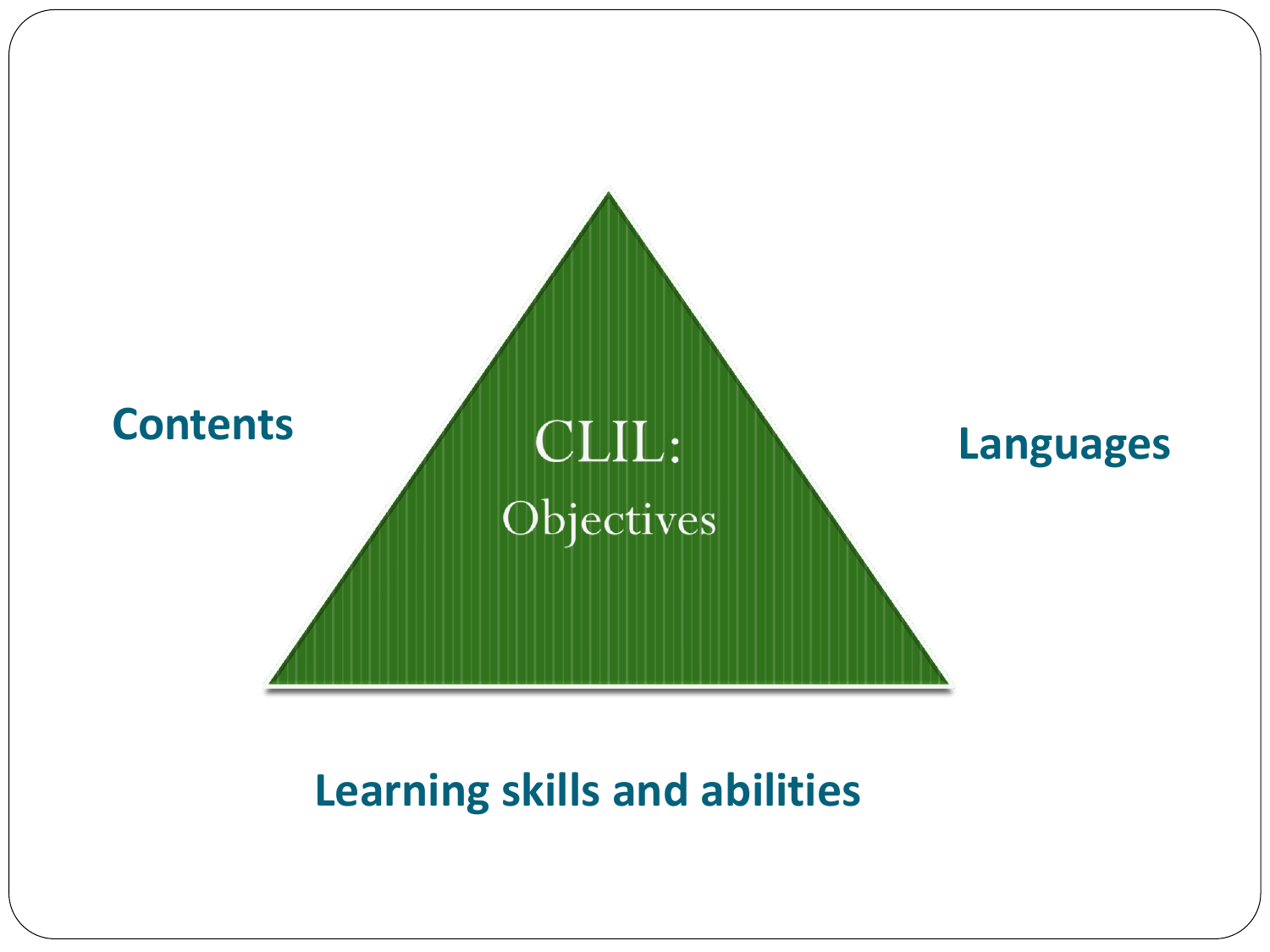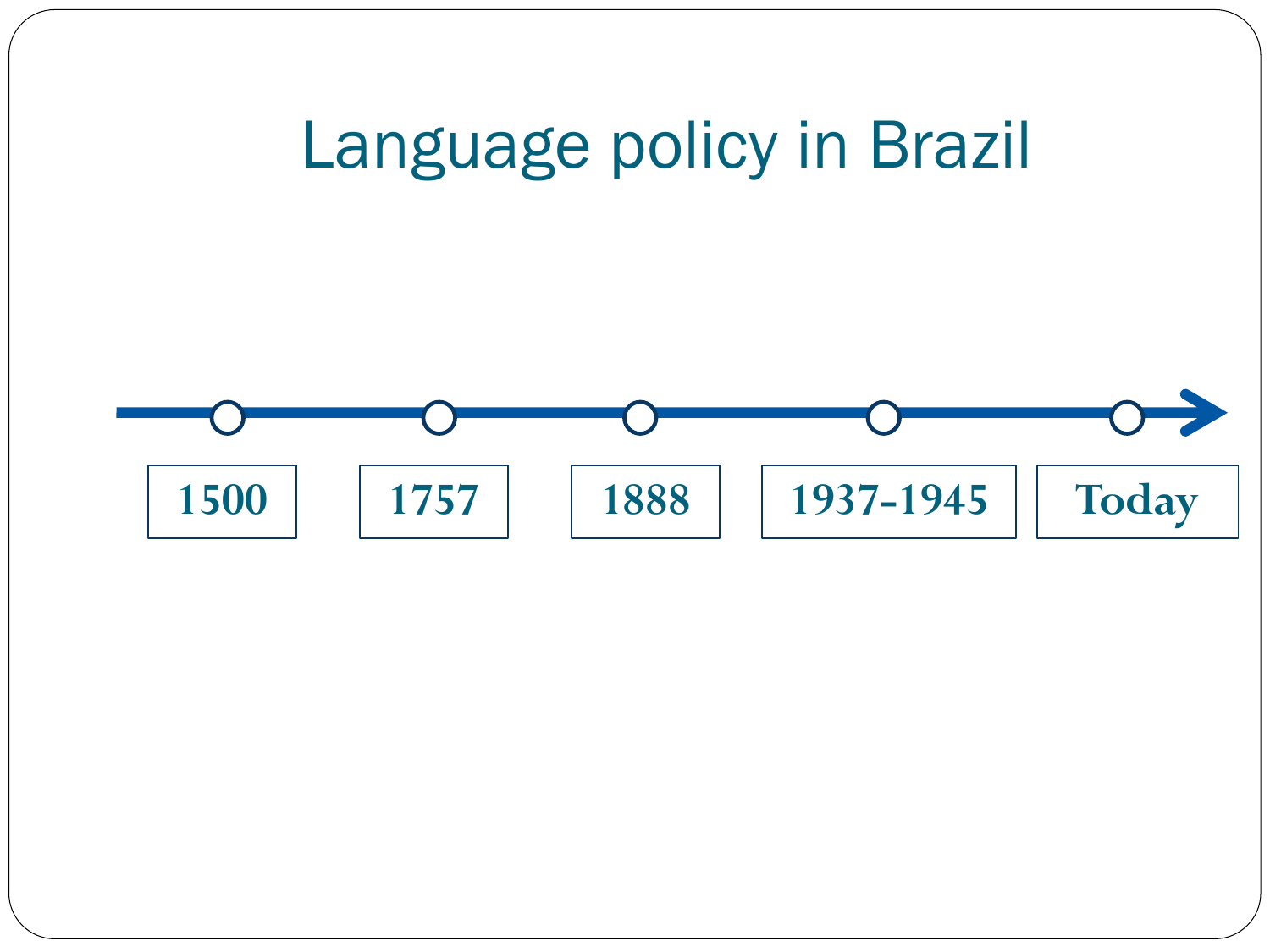## Elementary Schools: English from grade 1 to 9

- Law establishes grade 5 for EFL teaching to start
- Some schools and even municipalities are starting EFL programs in grade 1
- Young learners and very young learners are being targeted

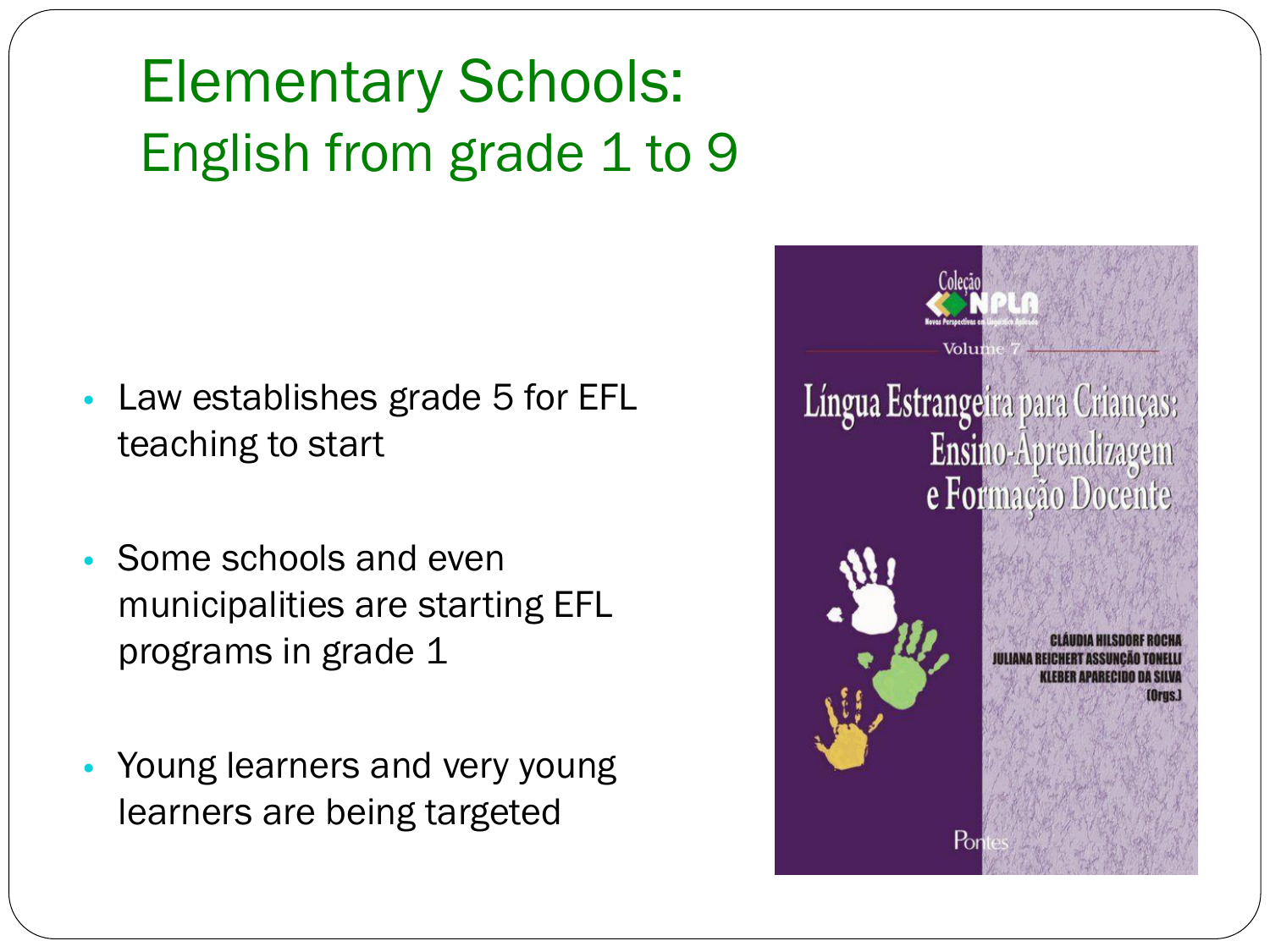# Private Bilingual Schools

- More than 100 bilingual schools
- More Brazilian students in International Schools
- Bilingual programs in regular schools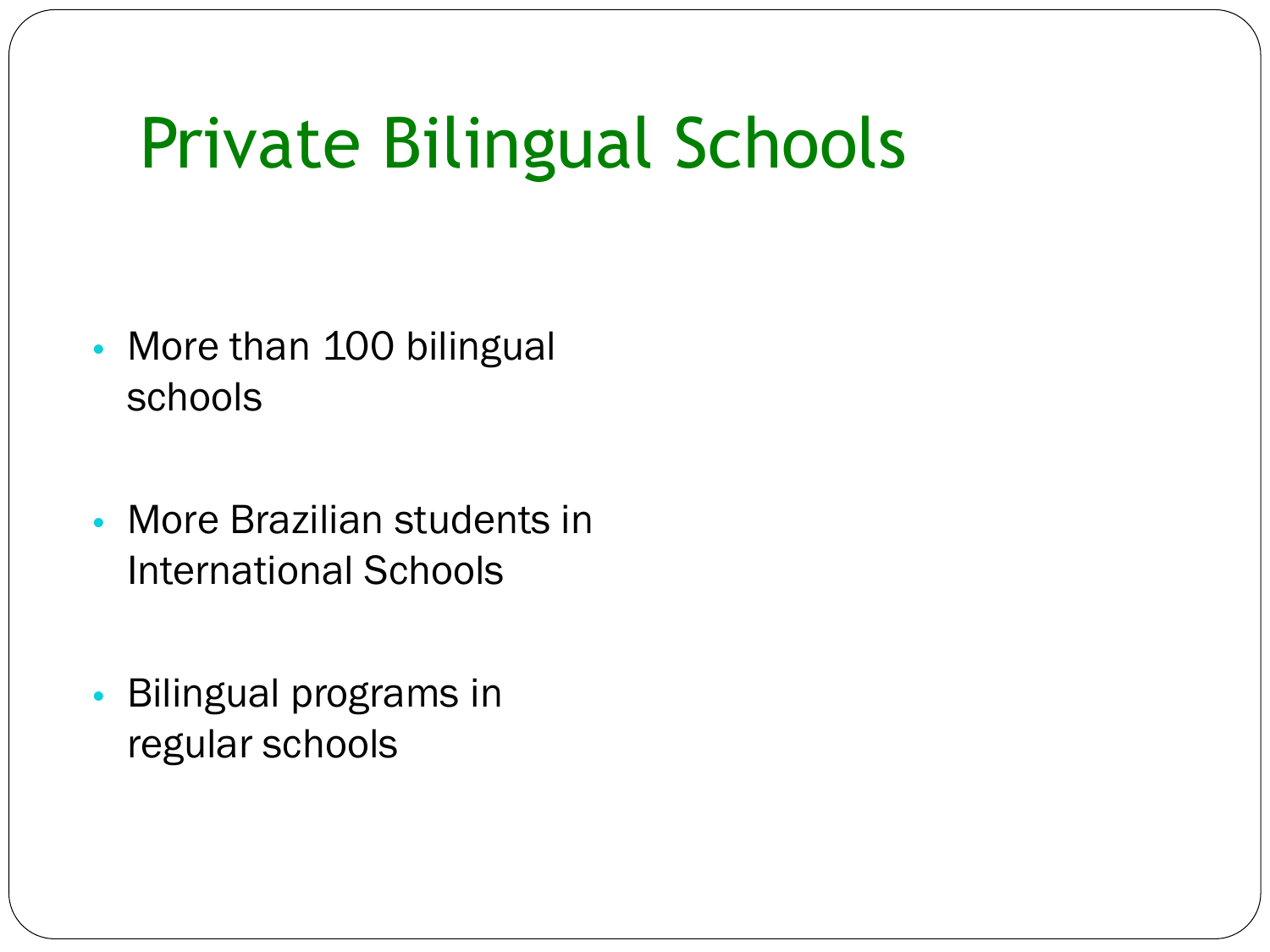# Challenges for Bilingual Education

- Most teachers were educated monolinguistically
- There's a strict separation of languages, teachers and curriculum in B.E.
- Teachers have to produce new knowledge and practices based on their personal skills and the schools' support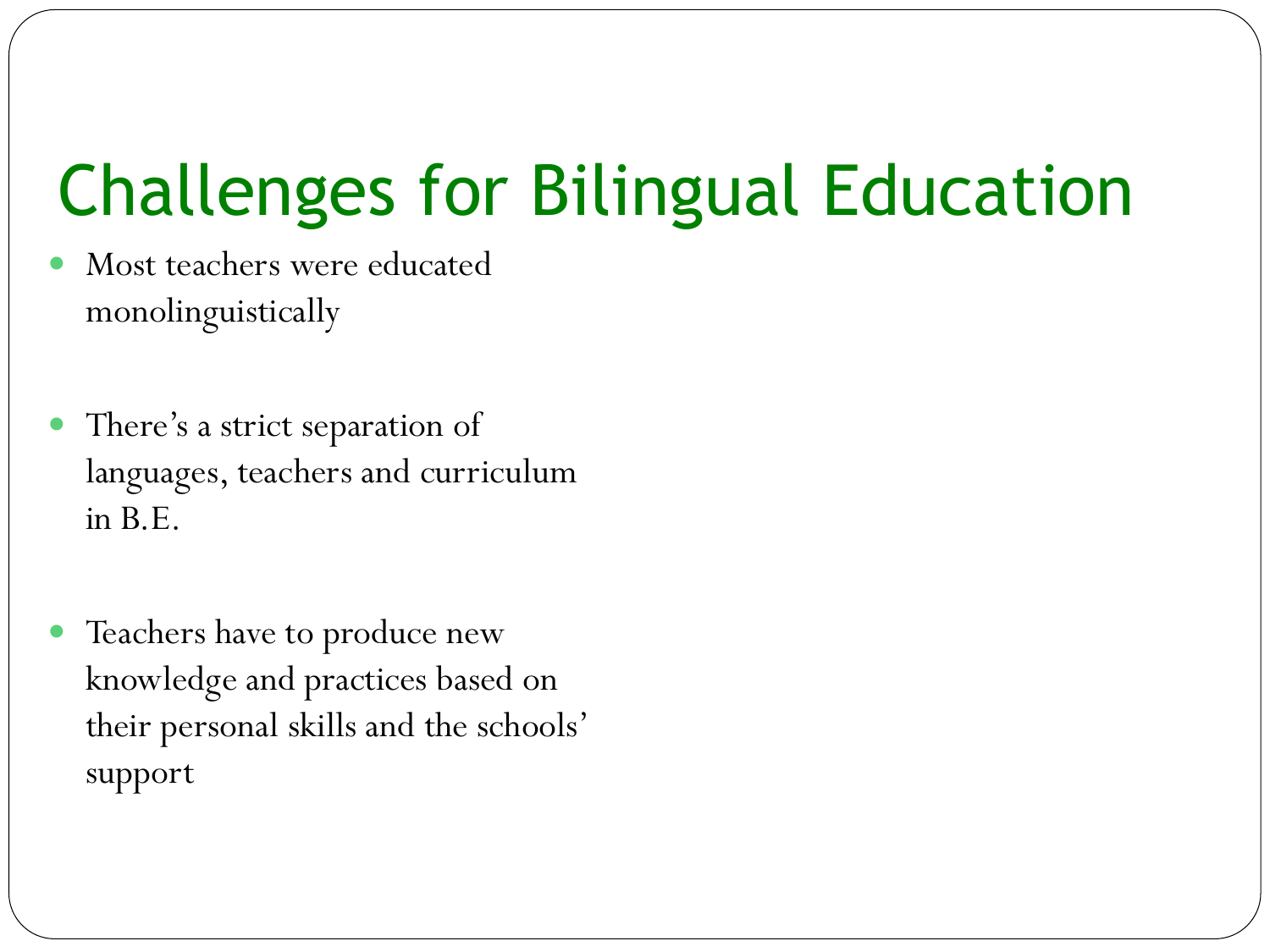| <b>Bilingual education vs. language</b><br>education |                                                                           |                                                                                                                               |  |  |
|------------------------------------------------------|---------------------------------------------------------------------------|-------------------------------------------------------------------------------------------------------------------------------|--|--|
|                                                      | <b>BILINGUAL ED</b>                                                       | <b>LANGUAGE ED</b>                                                                                                            |  |  |
| <b>ACADEMIC GOAL</b>                                 | <b>EDUCATE BILINGUALLY +</b><br><b>FUNCTION ACROSS</b><br><b>CULTURES</b> | <b>COMPETENCE IN</b><br><b>ADDITIONAL</b><br>LANGUAGE + BECOME<br><b>FAMILIAR WITH</b><br><b>ADDITIONAL</b><br><b>CULTURE</b> |  |  |
| <b>LANGUAGE USE</b>                                  | <b>MEDIA OF INSTRUCTION</b>                                               | <b>SUBJECT</b>                                                                                                                |  |  |
| PEDAGOGICAL<br><b>EMPHASIS</b>                       | LANGUAGE + CONTENT                                                        | LANGUAGE<br><b>INSTRUCTION</b>                                                                                                |  |  |
|                                                      | (GARCIA, 2009, p. 7)                                                      |                                                                                                                               |  |  |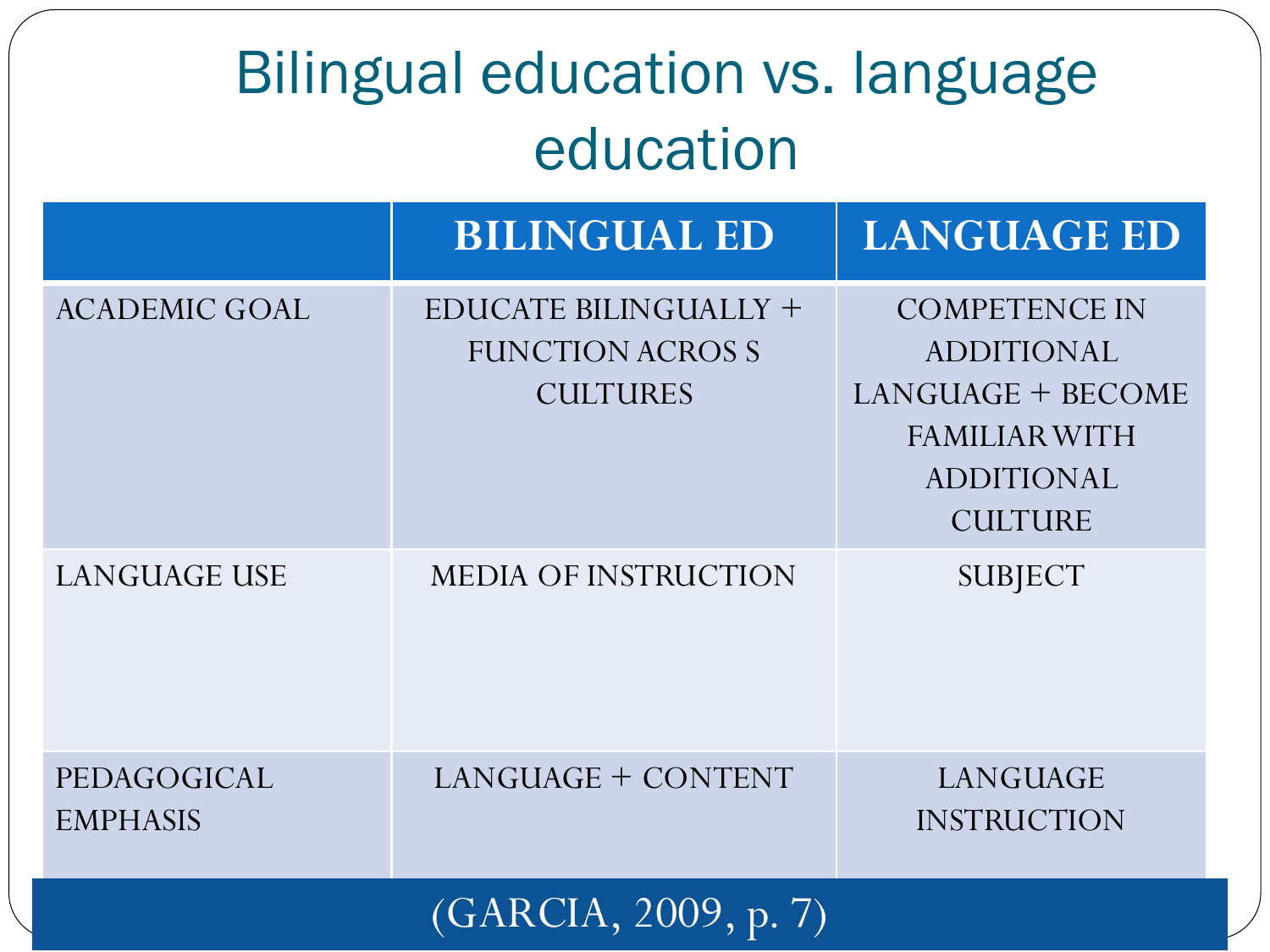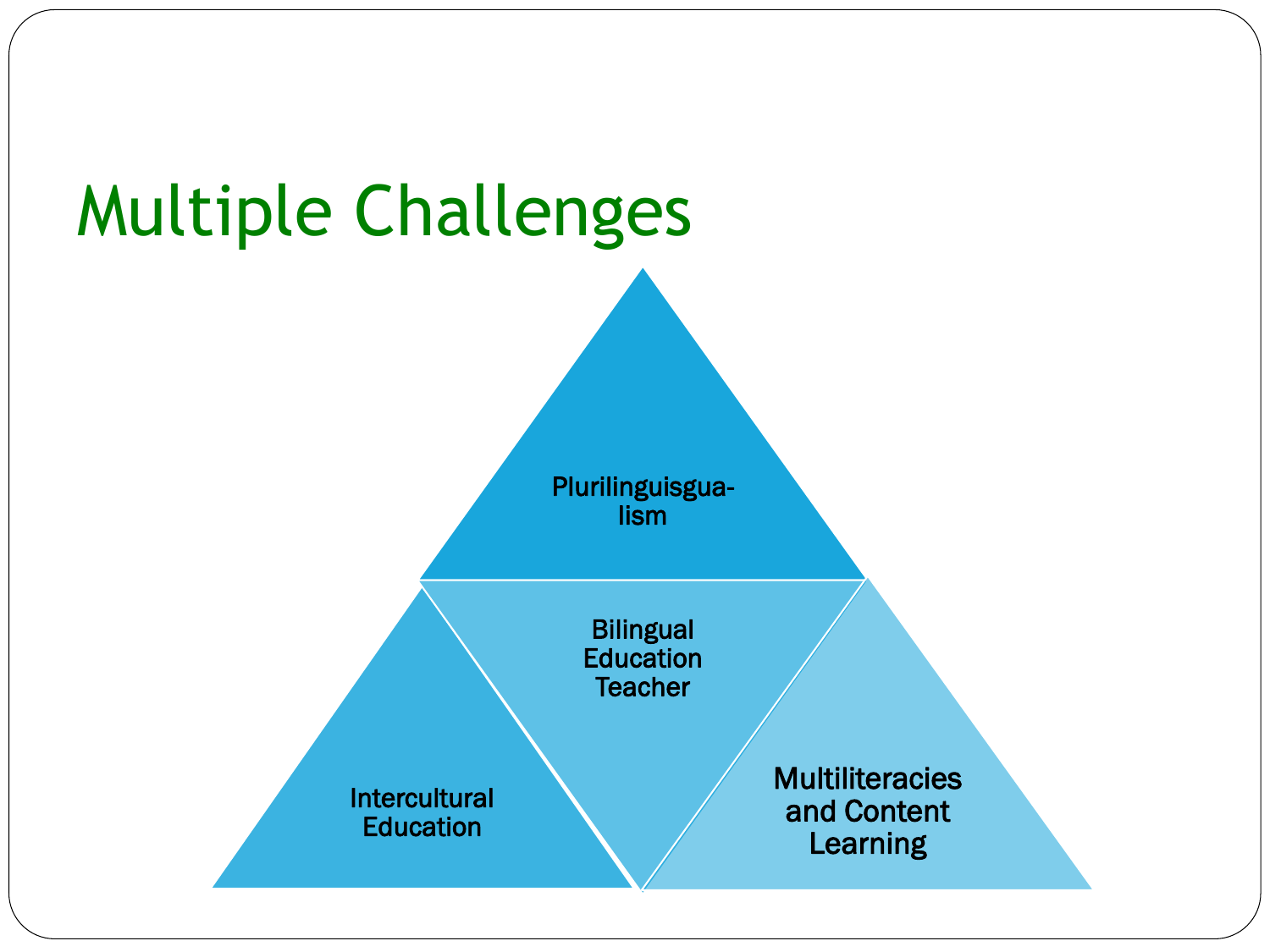# What can we do?

- Respect children's bilingualism and build on it
- Provide quality language instruction to all students
- Give access to bilingual education to more (or all?) children
- Provide teacher education towards bilingualism and bilingual education
- Create politics, curriculum, methodology and materials for bilingual education

#### LEARN –TEACH – SHARE PRODUCE AND SPREAD NEW KNOWLEDGE